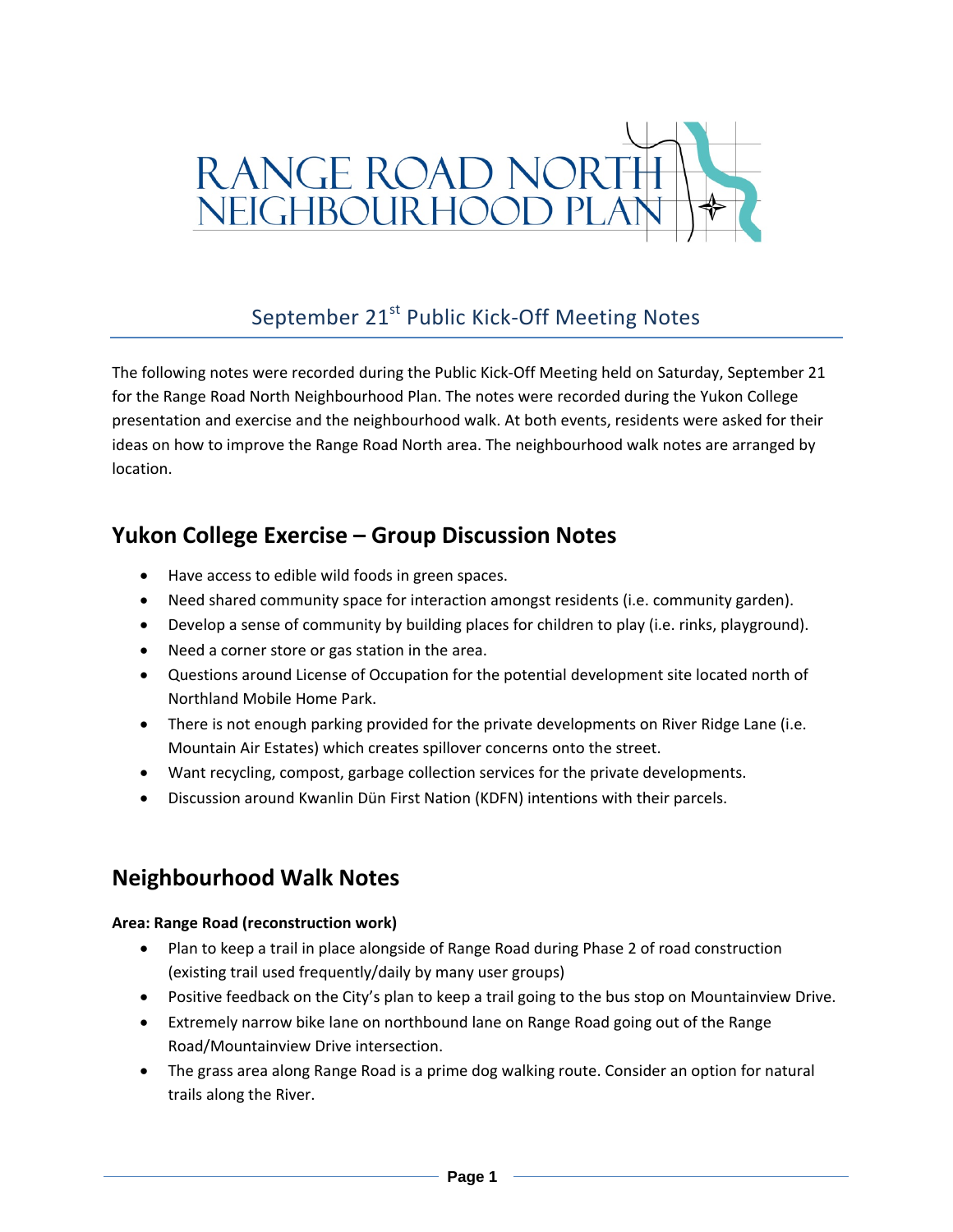- Suggested Range Road improvements from the public:
	- o Medians: if you have medians at least ensure the landscaping is SAFE/allows for visibility for turning.
	- o Keep speed limit @ 50km/hr.
	- o Keep it to 2 lanes, plus add merging lanes at intersections.
	- o Have four way stops/traffic calming to ensure it doesn't become a throughway with Whistle Bend.
	- o Include crosswalks along Range Road with lights so people can safely cross. Suggested locations include at the Northland Mobile Home Park/River Ridge Lane intersection and the main entrance to Takhini Mobile Home Park.
	- o Consider more lighting such as streetlights.
	- o Have proper bus stops with pull outs for City Transit and school bus use.

## **Area: River Ridge Lane – outside Mountain Air Estates**

- When Mountain Air Estates was filled in 8 units replaced potential playground area. Initial residents not consulted by developer.
- West side of Mountain Air: residents report flooding occurs as a result of Stone Ridge. Concern expressed over how this drainage plan was approved.
- Let's learn from flooding example and put in place recommendations/ requirements in future. Go after developer, not the City.
- Discussion on checks and balances in place to hold developer accountable. Let's try and stay local/promote local contractors to ensure accountability.
- Improving the ditching on the north side of River Ridge Lane would be welcomed and could help with flooding.
- A second sidewalk on River Ridge Lane would be helpful ‐ lots of kids walking by themselves on the road to their bus stop.
- Landscaping on north side of River Ridge Lane would be welcomed.
- It would be nice to have a couple of garbage bins on River Ridge Lane.
- Consider the city owned land outside Stone Ridge as a possible playground area. Try to retain trees if there is a playground here. It would help reduce illegal vehicle storage by Stone Ridge residents in this area. The area should be grassed with suitable landscaping for screening.
- Private developments in this area do not have enough parking which creates spillover onto River Ridge Lane.
- Concerns over allowing multiple private developments in this area. There should have been less residential units put in this area to allow for more parking spaces, walking trails, sidewalks and a playground.
- Would like more space between condos– too dense.
- Why not keep density by building up?
- Landscaping needed cover up expanses of pavement in Mountain Air.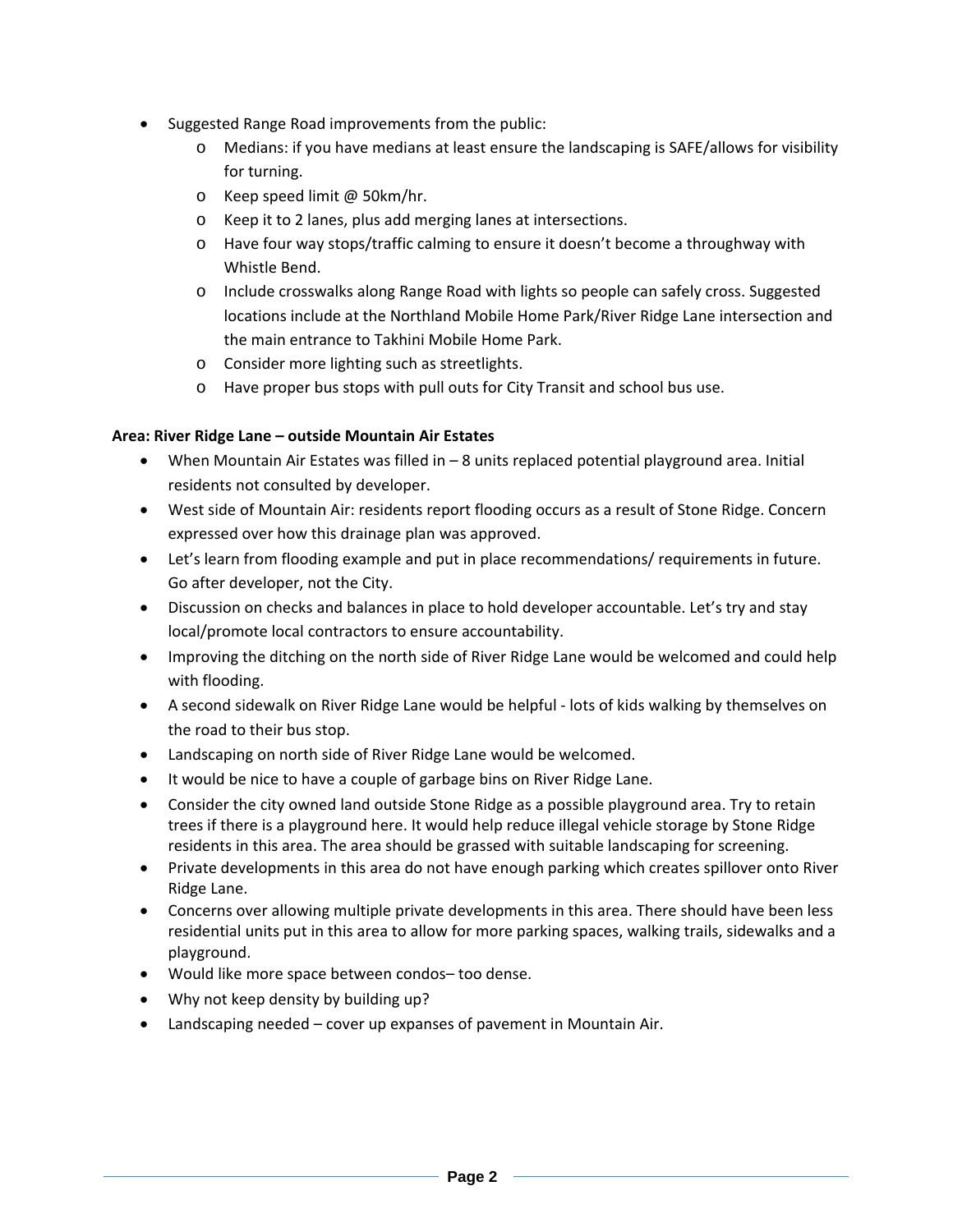#### **Area: Mountain View Place**

- Family day home development  $-$  20 km/h sign put up near it  $-$  traffic calming would be more effective.
- Internal street closure of Mountain View Place was done to help reduce speeding in front of day home.
- The street closure has resulted in some street usage patterns that are a nuisance (i.e. garbage access).
- The amenity area is at far southwest corner of the development would be better if it was more central or had two of them.
- Amenity area only has un-maintained sandbox and picnic table would be better to at least have a doggie‐disposal bag station, light, fix sandbox.
- No recycling in area would be nice to have.

## **Area: Norcope Property**

- Clean up dumping in greenbelt areas around property.
- Put up fence around property.

#### **Area: Trails along the Yukon River**

- Discussion around impact of paved trails on local neighbourhoods. Keep in mind the overall pros and cons. Accessibility vs. impacts on local area, \$, increased traffic and noise, etc.
- Keep these trails unpaved. They are already wide as is.
- The existing river trail that runs behind Mountain View Place is close to backyards.
- There will be fire smarting in the area let's find a balance, don't overdo it.
- Have to go through Mountain Air Estates to use trails. It would be better to have direct public access. The current access at Mountain Air is not very accessible.
- A river loop trail would be great.
- Path heading north along the river is unsafe both for erosion/cliff location, and isolation (no lights, possible animal attacks).
- Path heading north that is further from the river is wet marshy. This area should be left alone.
- Should build or just emphasize better Crow/Swan Street connections to river walking paths.
- There should be an undeveloped corridor along the edge of the Yukon River for environmental reasons and to retain views for recreational boaters using the river.

#### **Area: Yukon River Viewpoint Area overlooking Marwell Wetlands**

- Leave this area as is. Keep it as a passive space.
- This is not a commuter path, but is used for recreation.
- Vandalism an issue along these river view areas.
- If interpretive signs are installed in this area, KDFN should be consulted on the area history for information. Wildlife spottings are common here – could consider a wildlife viewing panel.
- Consider a bench or doggie-disposal bags here.

#### **Area: Southside/backside of Mountain Air under the Yukon Energy line.**

Walking along the Yukon Energy line is not scenic and not preferred.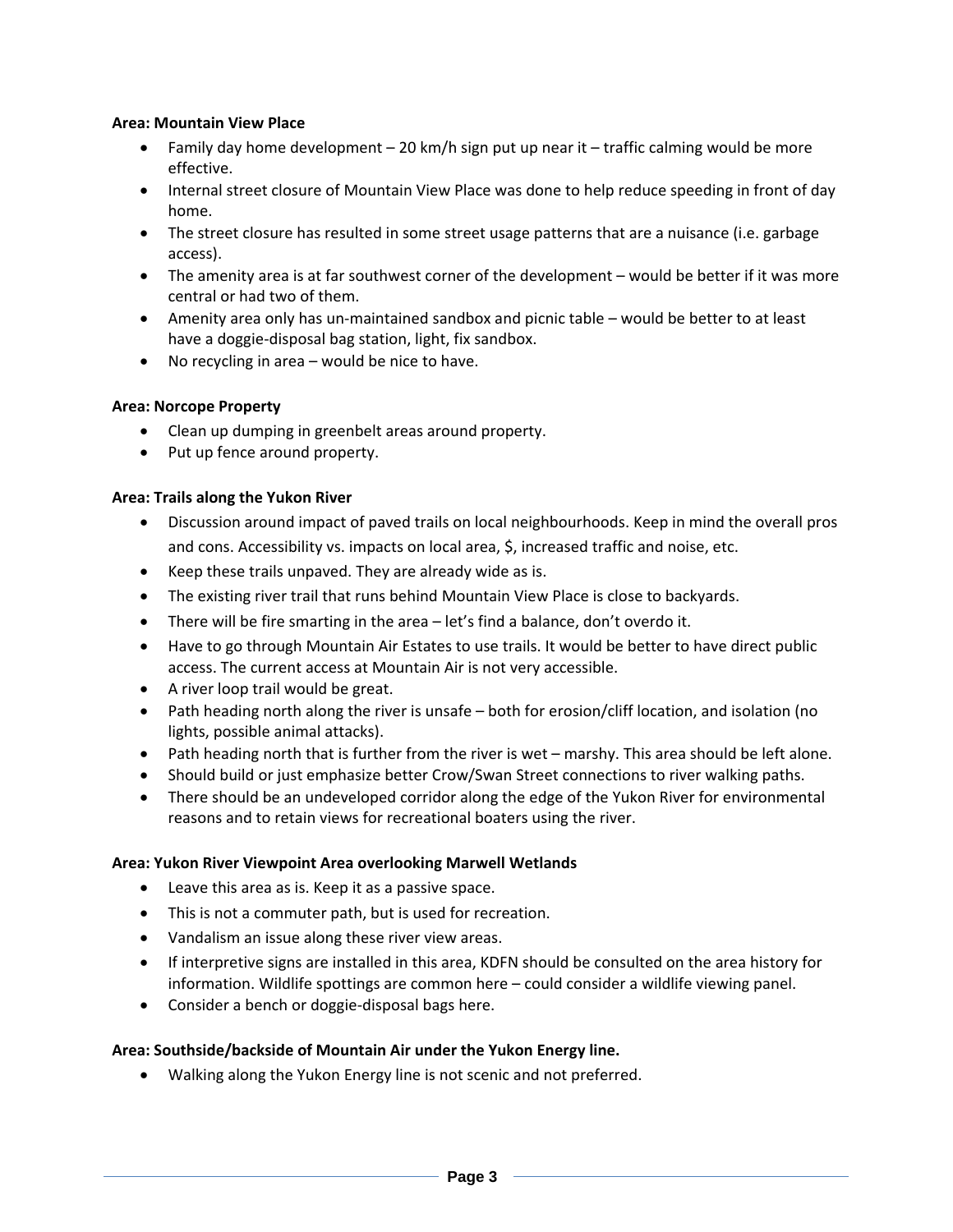Clean up the area that runs along the powerline easement that has unused vehicles and other garbage from construction work.

## **Area: Range Road outside the Whitehorse Baptist Church Lot**

- Easements that run through the property are a concern to nearby residents.
- Residents would like to be involved with church as they develop plans to provide input on possible amenities.
- Residents on north side: concerned about future church's height blocking their natural light.
- Ski trails currently pass through lot, used frequently.
- There are edible wild plants on the church property along Mountainview Drive.
- The powerline path that intersects the church property is used by walkers.

#### **Area: Range Road/Mountainview Drive Intersection**

- Suggestion: Put in a staircase up to the Arts Centre much like Black St. stairs. Make it a destination.
- There are issues with crosswalk crossing at the Range Road/Mountainview Drive intersection. There is no sidewalk along the south‐east corner of Mountainview Drive.
- Need more directional signage at the Range Road/Mountainview Drive intersection.

#### **Area: Infill/KDFN Site on Range Road**

- Opposed to infill development, leave it as greenspace (x2).
- Consider an infill site design that retains some natural areas, particularly in the area by Mountainview Drive (x2).
- Keep a setback: enough room for development on both sides like Stan McCowan. Don't want a wall of construction behind Northland properties. Consider privacy and shadow concerns.
- Look at mixed residential at this site perhaps, like Ingram.
- First phase of development here could be services/amenities, later phases residential.
- Advocate for this as a multi-use commercial area.
- Need lower income to be complemented by middle income. Diversity good.
- Central community space vital to neighbourhood:
	- o How can we make it feel like a community space?
	- o Rink, playground but also more. Need diverse center.
	- o Central areas using Crime Prevention through Environmental Design principles to promote safety and divert vandalism.
	- o Community gardens would be a great use of space to invite people in, especially for people who don't have \$ or space to do it on own land.
	- o Places to unwind.
- Some people may sell if KDFN area is developed in the future. Crucial to retain some green space in an already dense area.
- Suggestion: if nowhere else left other than KDFN lot for community space then why not use the great corridor that exists: put gardens along Range Road.